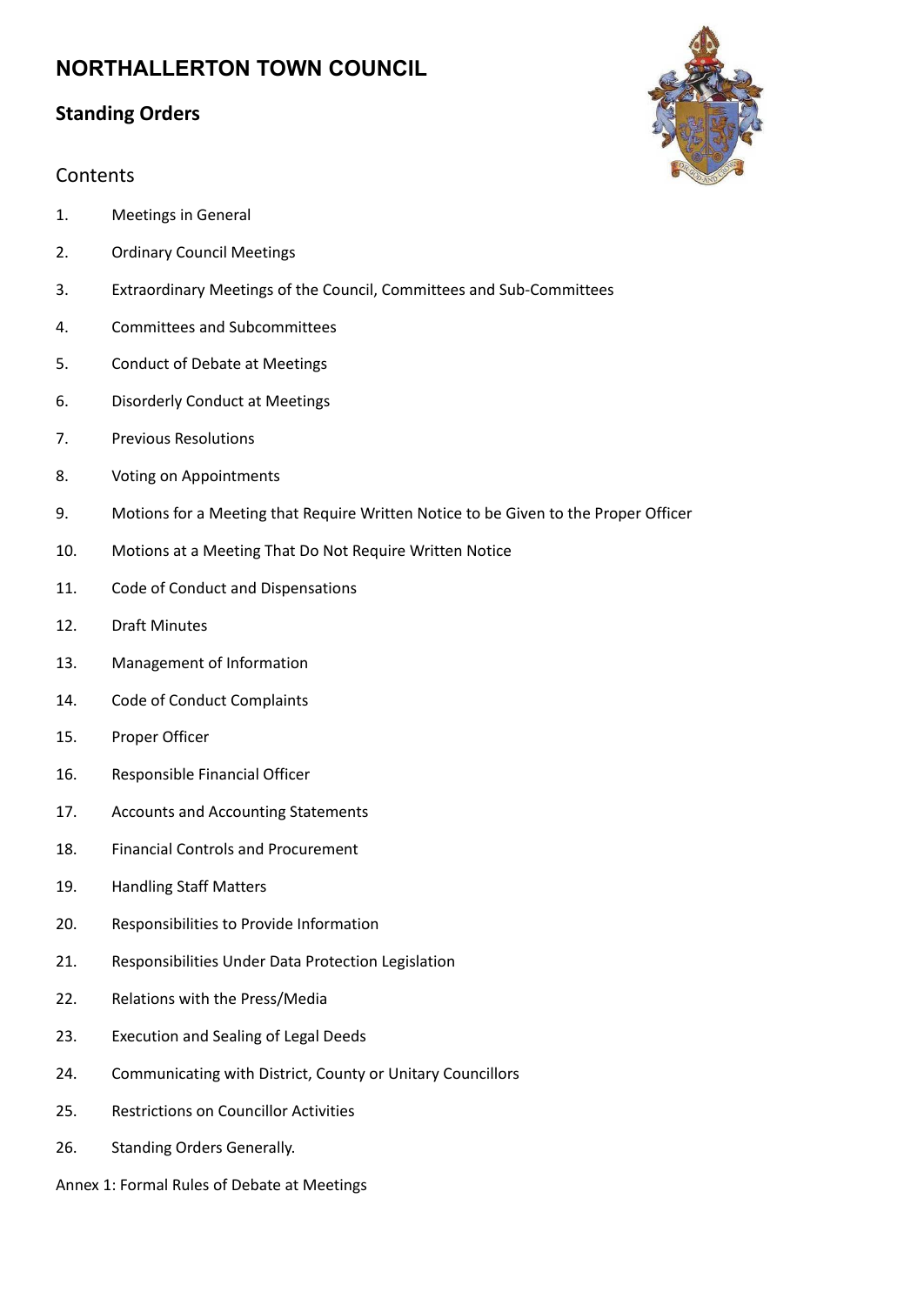## **Standing Orders**



#### **1. Meetings In General**

- 1.1. Full Council meetings shall not take place in premises which at the time of the meeting are used for the **supply of alcohol, unless no other premises are available free of charge or at a reasonable cost.**
- 1.2. The minimum three clear days for notice of a Full Council meeting does not include the day on which notice was issued, the day of the meeting, a Sunday, a day of the Christmas break, a day of the Easter break or of **a bank holiday or a day appointed for public thanksgiving or mourning.**
- 1.3. The minimum three clear days' public notice for a Committee meeting does not include the day on which **the notice was issued or the day of the meeting unless the meeting is convened at shorter notice.**
- 1.4. Full Council and committee meetings shall be open to the public unless their presence is prejudicial to the public interest by reason of the confidential nature of the business to be transacted or for other special reasons. The public's exclusion from part or all of a meeting shall be by a resolution which shall give reasons for the public's exclusion.

1.5. Subject to the direction of the Chair, and at a time so directed, members of the public may make representations, answer questions and give evidence at a meeting which they are entitled to attend in respect of the business on the agenda.

1.6. The period of time designated for public participation at a meeting in accordance with Standing Order 3.5 shall not exceed 10 minutes unless directed by the chair of the meeting.

- 1.7. Subject to Standing Order 1.6, a member of the public shall not speak for more than 5 minutes.
- 1.8. In accordance with Standing Order 1.5, a question shall not require a response at the meeting nor start a debate on the question. The chair of the meeting may direct that a written or oral response be given.
- 1.9. Subject to Standing Order 1.10, a person who attends a Full Council or Committee meeting is permitted to report on the meeting whilst the meeting is open to the public. To "report" means to film, photograph, **make an audio recording of meeting proceedings, use any other means for enabling persons not present** to see or hear the meeting as it takes place or later or to report or to provide oral or written commentary about the meeting so that the report or commentary is available as the meeting takes place or later to **persons not present.**
- 1.10. A person present at a Full Council or Committee meeting may not provide an oral report or oral **commentary about a meeting as it takes place without permission.**
- 1.11. The press shall be provided with reasonable facilities for the taking of their report of all or part of a Full **Council or Committee meeting at which they are entitled to be present.**
- 1.12. Subject to standing orders which indicate otherwise, anything authorised or required to be done by, to or before the Chair of the Council in a Full Council Meeting may in his or her absence be done by, to or **before the Vice-Chair of the Council.**
- 1.13. The Chair of the Council, if present at a Full Council meeting, shall preside at a meeting. If the Chair is absent from a meeting, the Vice-Chair of the Council, if present, shall preside. If both the Chair and the **Vice-Chair are absent from a meeting, a councillor as chosen by the councillors present at the meeting shall preside at the meeting.**
- 1.14. Subject to any meeting being quorate, all questions at any meeting shall be decided by a majority of the **councillors and non-councillors with voting rights present and voting.**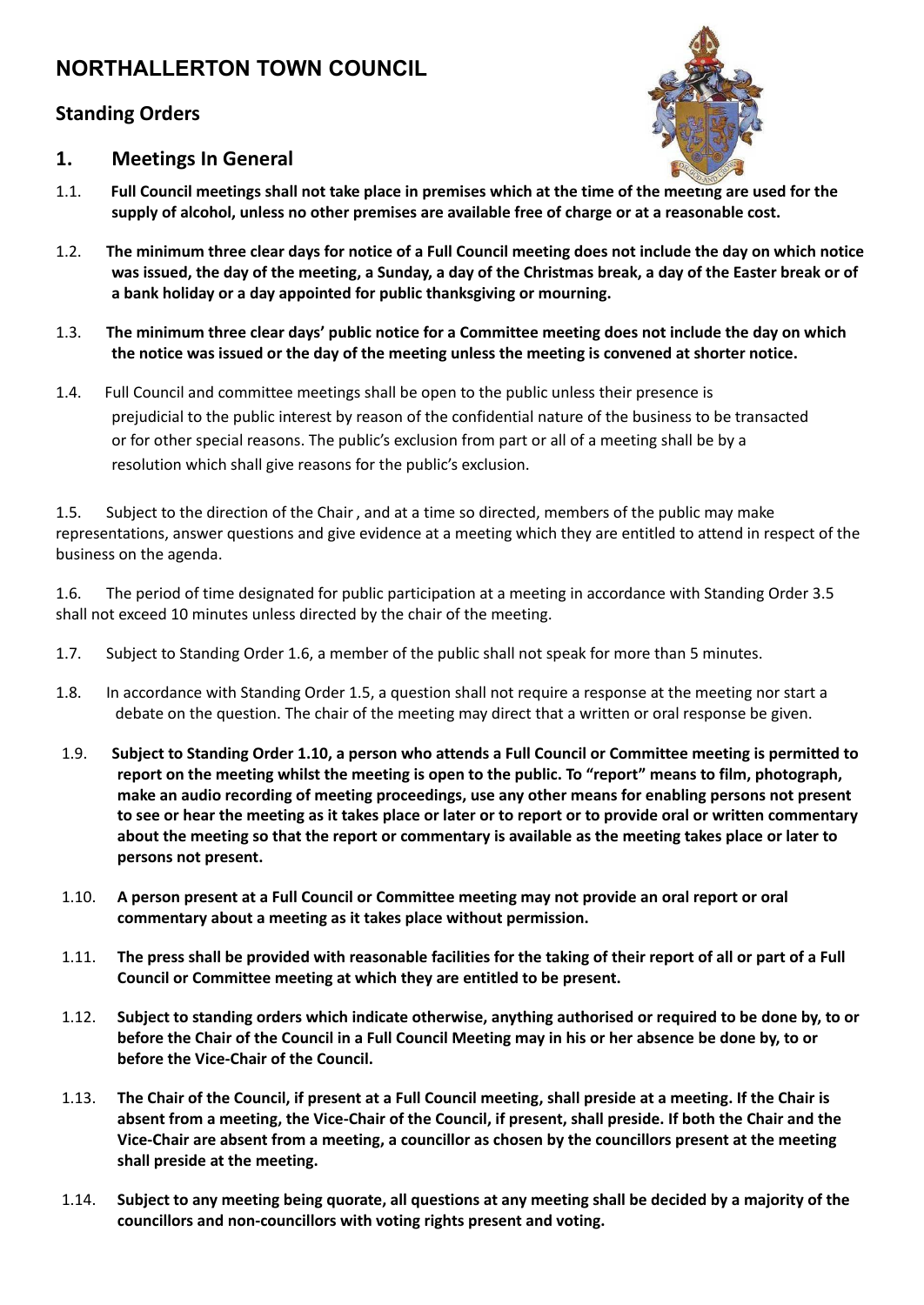### **Standing Orders**



1.15. The chair of any meeting may give an original vote on any matter put to the vote, and in the case of an **equality of votes may exercise his casting vote whether or not he gave an original vote.**

See Standing Orders 2.8 and 2.10 for the different rules that apply in the election of the Chair of the Council at the *annual meeting of the Council.*

- 1.16. Unless standing orders provide otherwise, voting on a question at a Full Council meeting shall be by a show of hands. At the request of a councillor, the voting on any question shall be recorded so as to show **whether each councillor present and voting gave his vote for or against that question.** Such a request shall be made before moving on to the next item of business on the agenda.
- 1.17. The minutes of a meeting shall include an accurate record of the following:
	- 1.17.1. the time and place of the meeting;
	- 1.17.2. the names of councillors who are present and the names of councillors who are absent;
	- 1.17.3. interests that have been declared by councillors and non-councillors with voting rights;
	- 1.17.4. the grant of dispensations (if any) to councillors and non-councillors with voting rights;
	- 1.17.5. whether a councillor or non-councillor with voting rights left the meeting when matters that they held interests in were being considered;
	- 1.17.6. if there was a public participation session; and
	- 1.17.7. the resolutions made.
- 1.18. **A councillor or a non-councillor with voting rights who has a disclosable pecuniary interest or another** interest as set out in the Council's code of conduct in a matter being considered at any meeting is subject to statutory limitations or restrictions under the code on his right to participate and vote on that matter.
- 1.19. No business may be transacted at a Full Council meeting unless at least one-third of the whole number of members of the Council are present and in no case shall the quorum of a meeting be less than three.

*See Standing Order 4.4.8 for the quorum of a committee or sub-committee meeting.*

- 1.20. **If any meeting is or becomes inquorate no business shall be transacted** and the meeting shall be closed**.** The business on the agenda for the meeting shall be adjourned to another meeting
- 1.21. Meetings of the Full Council shall be held in the Town Hall, Northallerton at 19:00 on the third Monday of each month unless this is a Bank Holiday, in which case the meeting shall be held on the Tuesday.
- 1.22. The Full Council will not generally meet in August unless an urgent need arises.

#### **2. Ordinary Council Meetings**

- 2.1 In an election year, the annual meeting of the Council shall be held on or within 14 days following the day on which the councillors elected take office.
- 2.2 In a year which is not an election year, the annual meeting of the Council shall be held on such day in May as the Council decides.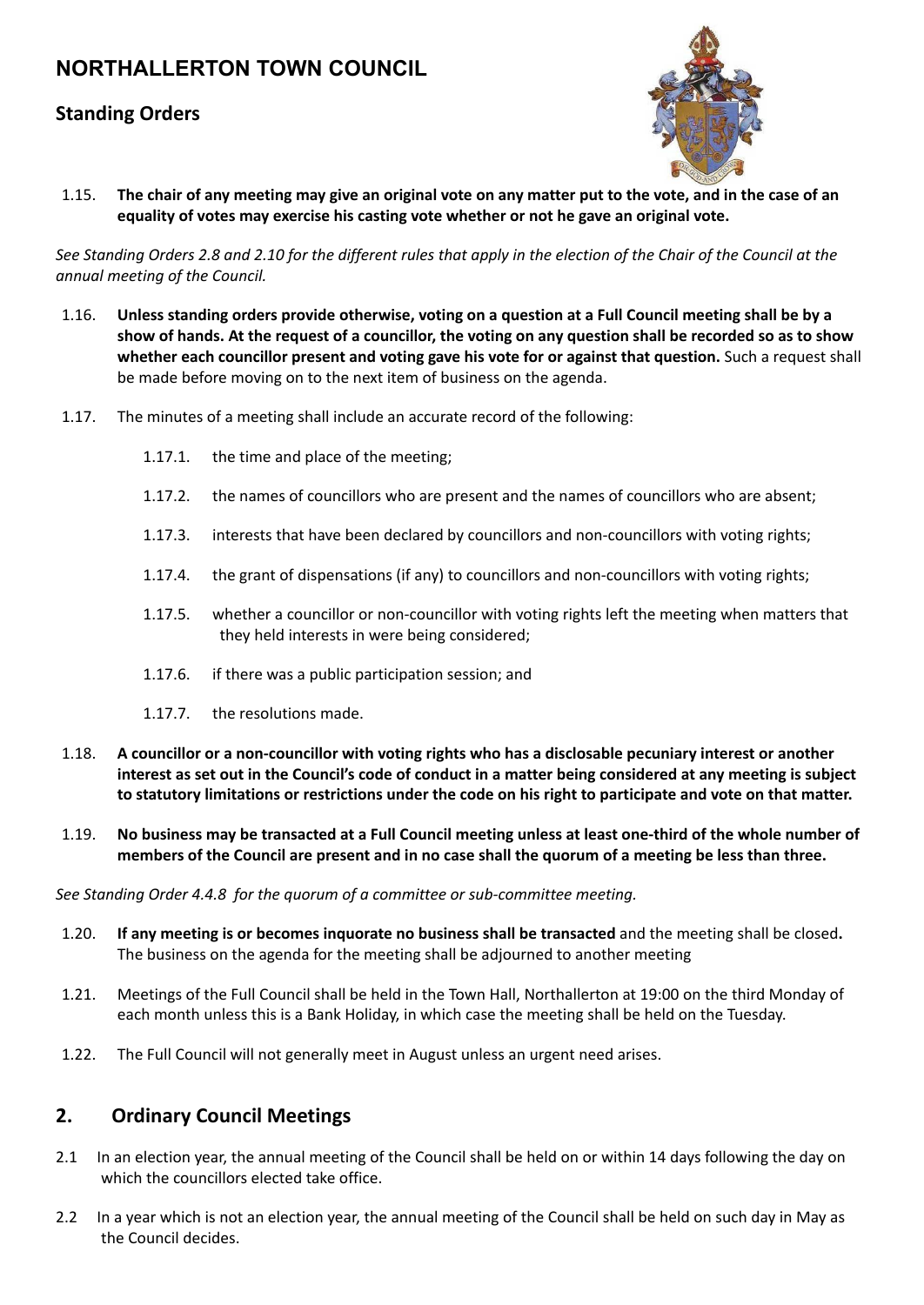### **Standing Orders**



- 2.3 In addition to the annual meeting of the Council, at least three other ordinary meetings shall be held in each year on such dates and times as the Council decides.
- 2.4 The first business conducted at the annual meeting of the Council shall be the election of the Chair and Vice-Chair of the Council.
- 2.5 The Chair of the Council, unless he or she has resigned or becomes disqualified, shall continue in office and preside at the annual meeting until his or her successor is elected at the next annual meeting of the Council.
- 2.6 The Vice-Chair of the Council , unless he or she resigns or becomes disqualified, shall hold office until immediately after the election of the Chair of the Council at the next annual meeting of the Council.
- 2.7 In an election year, if the current Chair of the Council has not been re-elected as a member of the Council, he or she shall preside at the annual meeting until a successor Chair of the Council has been elected. The current Chair of the Council shall not have an original vote in respect of the election of the new Chair of the Council but shall give a casting vote in the case of an equality of votes.
- 2.8 In an election year, if the current Chair of the Council has been re-elected as a member of the Council, he or she shall preside at the annual meeting until a new Chair of the Council has been elected. He or she may exercise an original vote in respect of the election of the new Chair of the Council and shall give a casting vote in the case of an equality of votes.
- 2.9 Following the election of the Chair of the Council and Vice-Chair of the Council at the annual meeting, the business shall include:
	- 2.9.1 In an election year, delivery by the Chair of the Council and councillors of their acceptance of office forms unless the Council resolves for this to be done at a later date. In a year which is not an election year, delivery by the Chair of the Council of his acceptance of office form unless the Council resolves for this to be done at a later date;
	- 2.9.2 Confirmation of the accuracy of the minutes of the last annual meeting of the Council;
	- 2.9.3 Review of the terms of reference for committees;
	- 2.9.4 Appointment of members to existing committees;
	- 2.9.5 Adoption of Standing Orders and Financial Regulations;
	- 2.9.6 Review of representation on or work with external bodies and arrangements for reporting
	- 2.9.7 Acceptance of the latest up-date of the Council's current Strategic Plan.
	- 2.9.8 In an election year, to make arrangements with a view to the Council becoming eligible to exercise the general power of competence in the future;
	- 2.9.9 Determining the time and place of ordinary meetings of the Council up to and including the next annual meeting of the Council.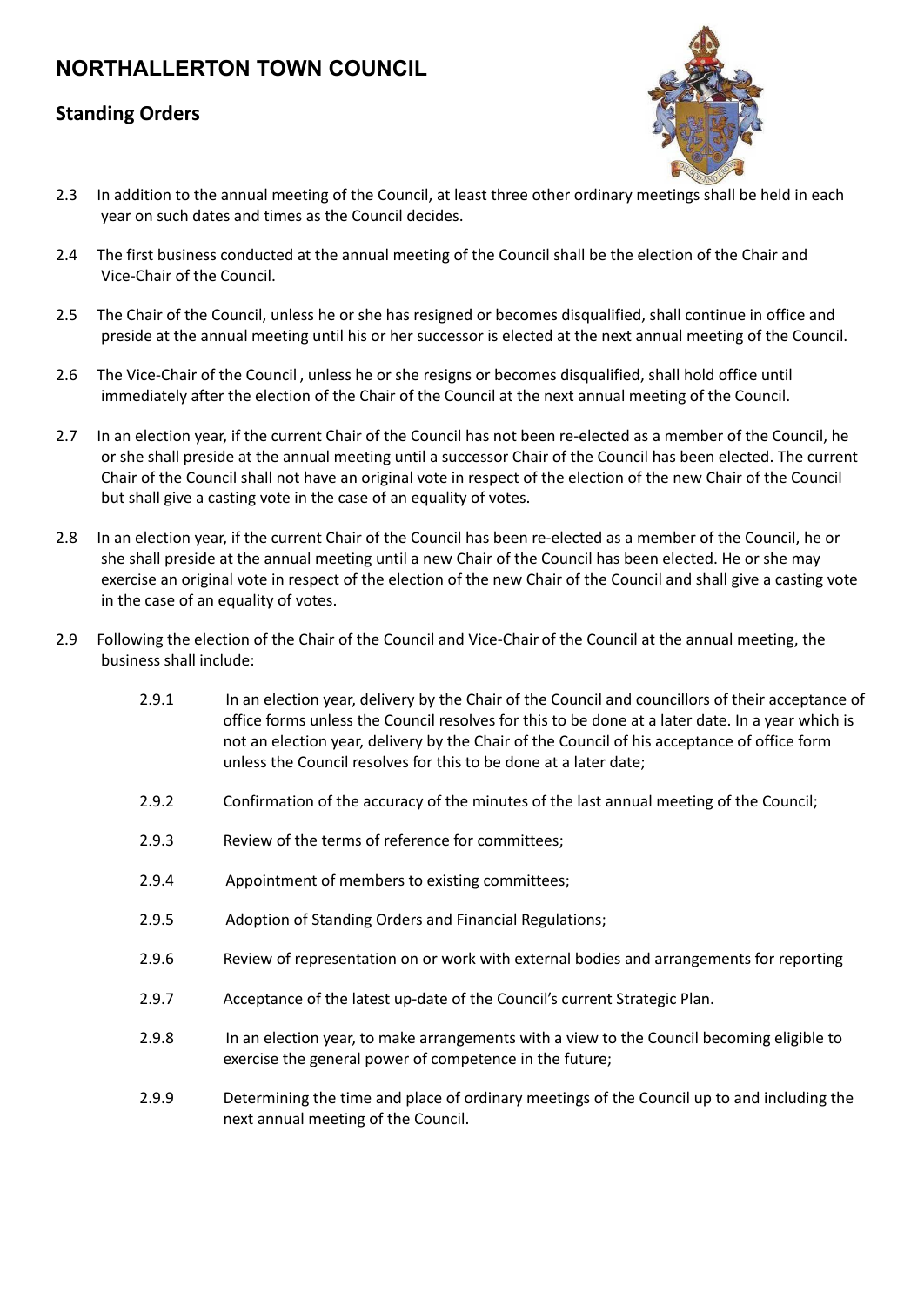### **Standing Orders**

#### **Note:**



The following matters will be handled by the relevant committees at their first meetings and brought to Full Council for ratification thereafter:

- 2.9.10 Review of arrangements (including legal agreements) with other local authorities, not-for-profit bodies and businesses.
- 2.9.11 Review of inventory of land and other assets including buildings and office equipment;
- 2.9.12 Confirmation of arrangements for insurance cover in respect of all insurable risks;
- 2.9.13 Review of the Council's and/or staff subscriptions to other bodies;
- 2.9.14 Review of the Council's complaints procedure;
- 2.9.15 Review of the Council's policies, procedures and practices in respect of its obligations under freedom of information and data protection legislation (*see also Standing orders 9, 20 and 21*);
- 2.9.16 Review of the Council's policy for dealing with the press/media;
- 2.9.17 Review of the Council's employment policies and procedures;
- 2.9.18 Review of the Council's expenditure incurred under s.137 of the Local Government Act 1972 or the general power of competence.

#### **3. Extraordinary Meetings of the Council, Committees and Sub-Committees**

- 3.1 The Chair of the Council may convene an extraordinary meeting of the Council at any time.
- 3.2 If the Chair of the Council does not call an extraordinary meeting of the Council within seven days of having **been requested in writing to do so by two councillors, any two councillors may convene an extraordinary** meeting of the Council. The public notice giving the time, place and agenda for such a meeting shall be **signed by the two councillors.**
- 3.3 The chair of a committee or a sub-committee may convene an extraordinary meeting of the committee or the sub-committee at any time.
- 3.4 If the chair of a committee or a sub-committee does not call an extraordinary meeting within 7 days of having been requested to do so by two members of the committee or the sub-committee, any two members of the committee or the sub-committee may convene an extraordinary meeting of the committee or a sub-committee.

#### **4. Committees and Sub-committees**

- 4.1 **Unless the Council determines otherwise, a committee may appoint a sub-committee whose terms of reference and members shall be determined by the committee.**
- 4.2 **The members of a committee may include non-councillors unless it is a committee which regulates and controls the finances of the Council.**
- 4.3 **Unless the Council determines otherwise, all the members of an advisory committee and a sub-committee of the advisory committee may be non-councillors.**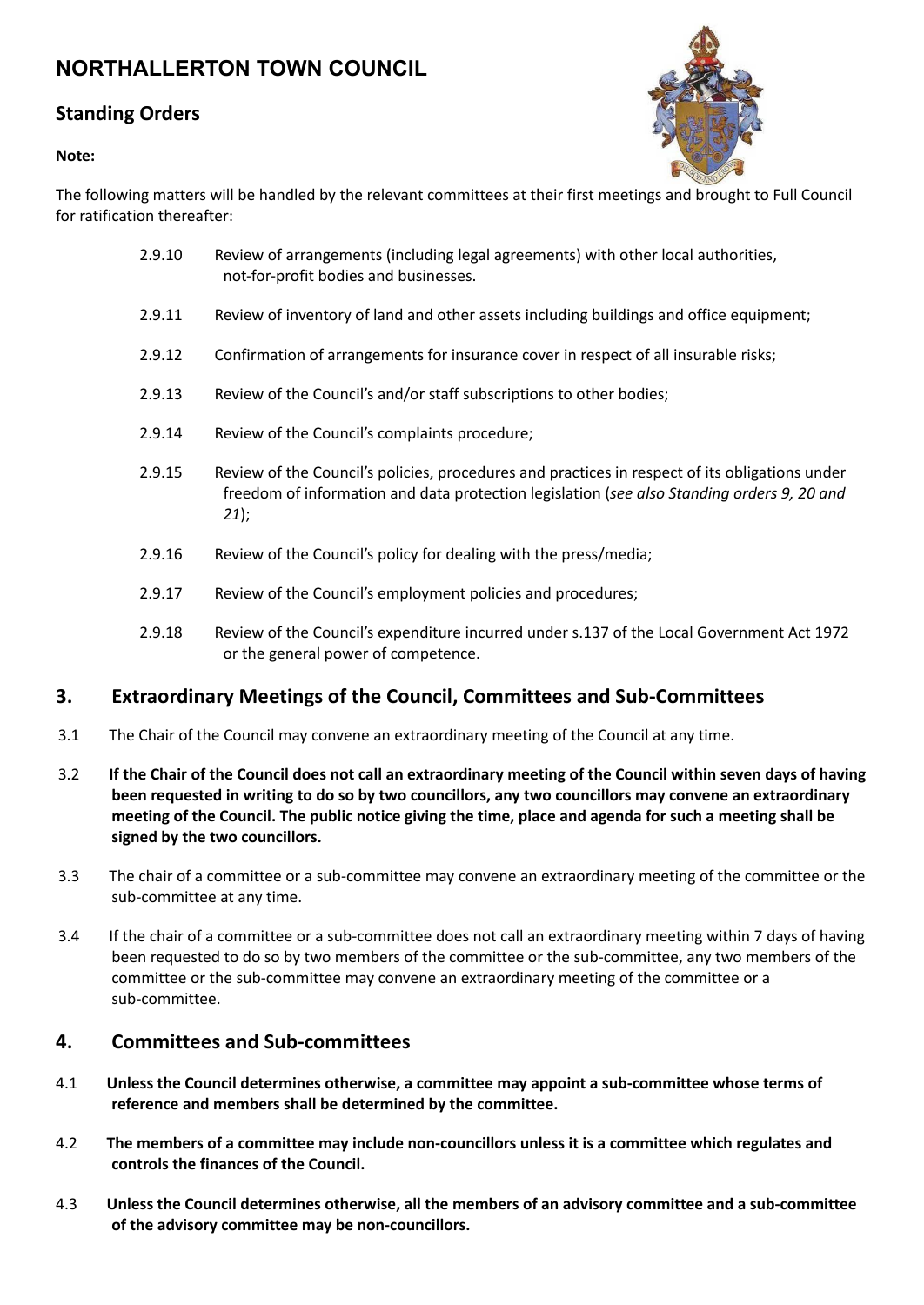#### **Standing Orders**



- 4.4 The Council may appoint standing committees or other committees as may be necessary, and:
	- 4.4.1 shall determine their terms of reference;
	- 4.4.2 shall determine the number and time of the ordinary meetings of a standing committee up until the date of the next annual meeting of the Council;
	- 4.4.3 shall permit a committee, other than in respect of the ordinary meetings of a committee, to determine the number and time of its meetings;
	- 4.4.4 shall, subject to Standing Orders 4.2 and 4.3, appoint and determine the terms of office of members of such a committee;
	- 4.4.5 may, subject to Standing Orders 4.2 and 4.3, appoint and determine the terms of office of the substitute members to a committee whose role is to replace the ordinary members at a meeting of a committee if the ordinary members of the committee confirm to the Proper Officer 5 days before the meeting that they are unable to attend;
	- 4.4.6 shall, after it has appointed the members of a standing committee, appoint the chair of the standing committee;
	- 4.4.7 shall permit a committee other than a standing committee, to appoint its own chair at the first meeting of the committee;
	- 4.4.8 shall determine the place, notice requirements and quorum for a meeting of a committee and a sub-committee which, in both cases, shall be no less than three;
	- 4.4.9 shall determine if the public may participate at a meeting of a committee;
	- 4.4.10 shall determine if the public and press are permitted to attend the meetings of a sub-committee and also the advance public notice requirements, if any, required for the meetings of a sub-committee;
	- 4.4.11 shall determine if the public may participate at a meeting of a sub-committee that they are permitted to attend; and
	- 4.4.12 may dissolve a committee or a sub-committee.

#### **5. Conduct of Debate at Meetings**

- 5.1 Meetings will be conducted in the manner of a business meeting. The chair will guide the meeting through the agenda and facilitate debate where required in a way that enables all councillors to contribute to their satisfaction. Decisions will be made according to majority vote, as set out in Standing Order 1.14.
- 5.2 Councillors will signal to the chair when requesting to speak, for example by raising their hand.
- 5.3 Only one person should speak at a time. If more than one person wants to speak, the chair of the meeting shall direct the order of speaking.
- 5.4 The Chair may invoke the use of the Formal Rules of Debate at Meetings set out in Annex 1 by resolution if he or she considers it appropriate, for example to assist in maintaining order, in the case of a critical decision or at the request of councillors in the meeting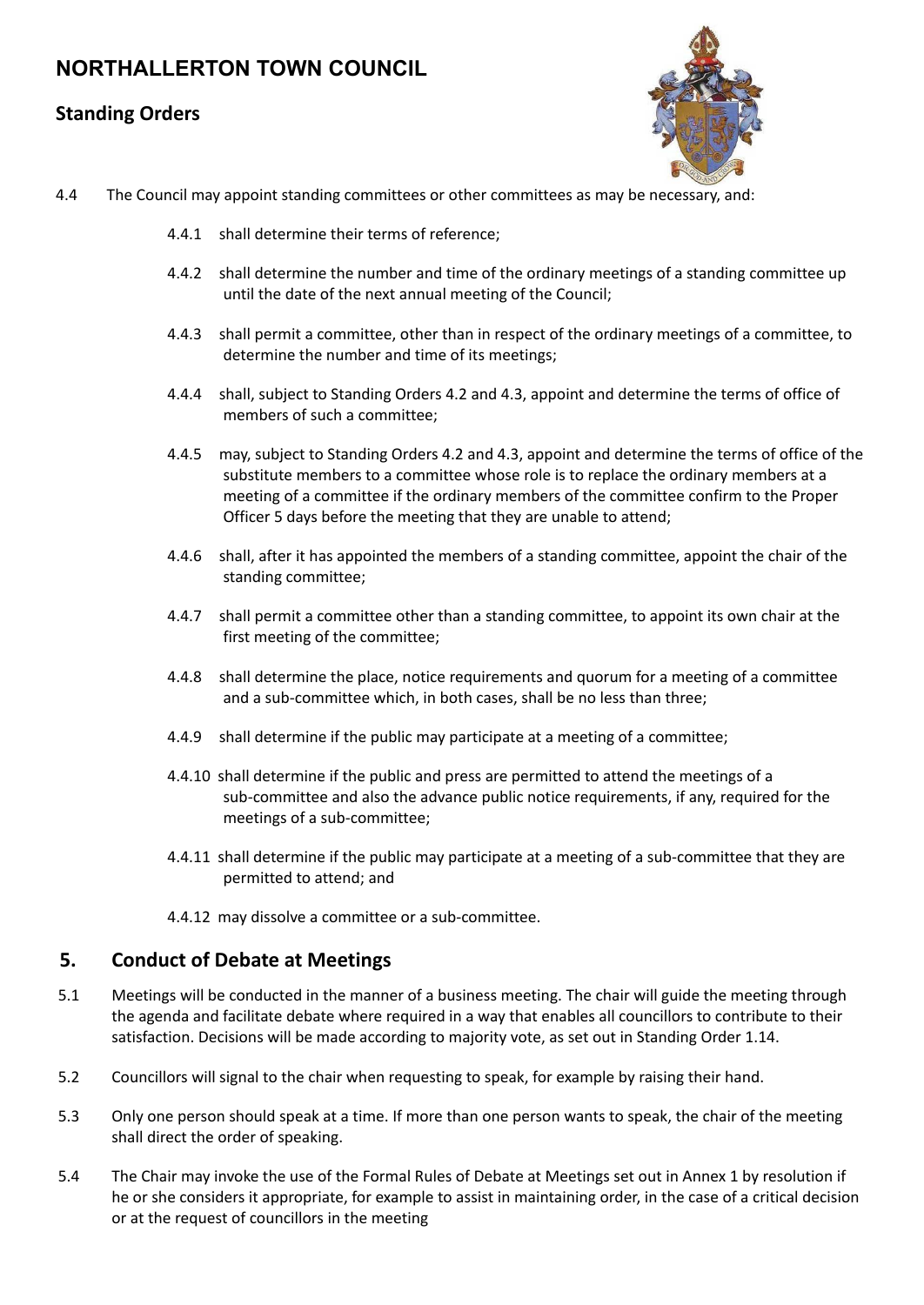## **Standing Orders**



#### **6. Disorderly conduct at meetings**

- 6.1 No person shall obstruct the transaction of business at a meeting or behave offensively or improperly. If this standing order is ignored, the chair of the meeting shall request such person(s) to moderate or improve their conduct.
- 6.2 If person(s) disregard the request of the chair of the meeting to moderate or improve their conduct, any councillor or the chair of the meeting may move that the person be no longer heard or be excluded from the meeting. The motion, if seconded, shall be put to the vote without discussion.
- 6.3 If a resolution made under Standing Order 6.2 is ignored, the chair of the meeting may take further reasonable steps to restore order or to progress the meeting. This may include temporarily suspending or closing the meeting.

## **7. Previous Resolutions**

- 7.1 A resolution shall not be reversed within six months except either by a special motion, which requires written notice by at least 4 councillors to be given to the Proper Officer in accordance with Standing Order 9, or by a motion moved in pursuance of the recommendation of a committee or a sub-committee.
- 7.2 When a motion moved pursuant to Standing order 7.1 has been disposed of, no similar motion may be moved for a further six months.

## **8. Voting on Appointments**

8.1 Where more than two persons have been nominated for a position to be filled by the Council and none of those persons has received an absolute majority of votes in their favour, the name of the person having the least number of votes shall be struck off the list and a fresh vote taken. This process shall continue until a majority of votes is given in favour of one person. A tie in votes may be settled by the casting vote exercisable by the chair of the meeting.

## **9. Motions for a Meeting that Require Written Notice to be Given to the Proper Officer**

- 9.1 A motion shall relate to the responsibilities of the meeting for which it is tabled and in any event shall relate to the performance of the Council's statutory functions, powers and obligations or an issue which specifically affects the Council's area or its residents.
- 9.2 No motion may be moved at a meeting unless it is on the agenda and the mover has given written notice of its wording to the Proper Officer at least 6 clear days before the meeting. Clear days do not include the day of the notice or the day of the meeting.
- 9.3 The Proper Officer may, before including a motion on the agenda received in accordance with Standing Order 9.2, correct obvious grammatical or typographical errors in the wording of the motion.
- 9.4 If the Proper Officer considers the wording of a motion received in accordance with Standing Order 9.2 is not clear in meaning, the motion shall be rejected until the mover of the motion resubmits it, so that it can be understood, in writing, to the Proper Officer at least 4 clear days before the meeting.
- 9.5 If the wording or subject of a proposed motion is considered improper, the Proper Officer shall consult with the chair of the forthcoming meeting or, as the case may be, the councillors who have convened the meeting, to consider whether the motion shall be included in the agenda or rejected.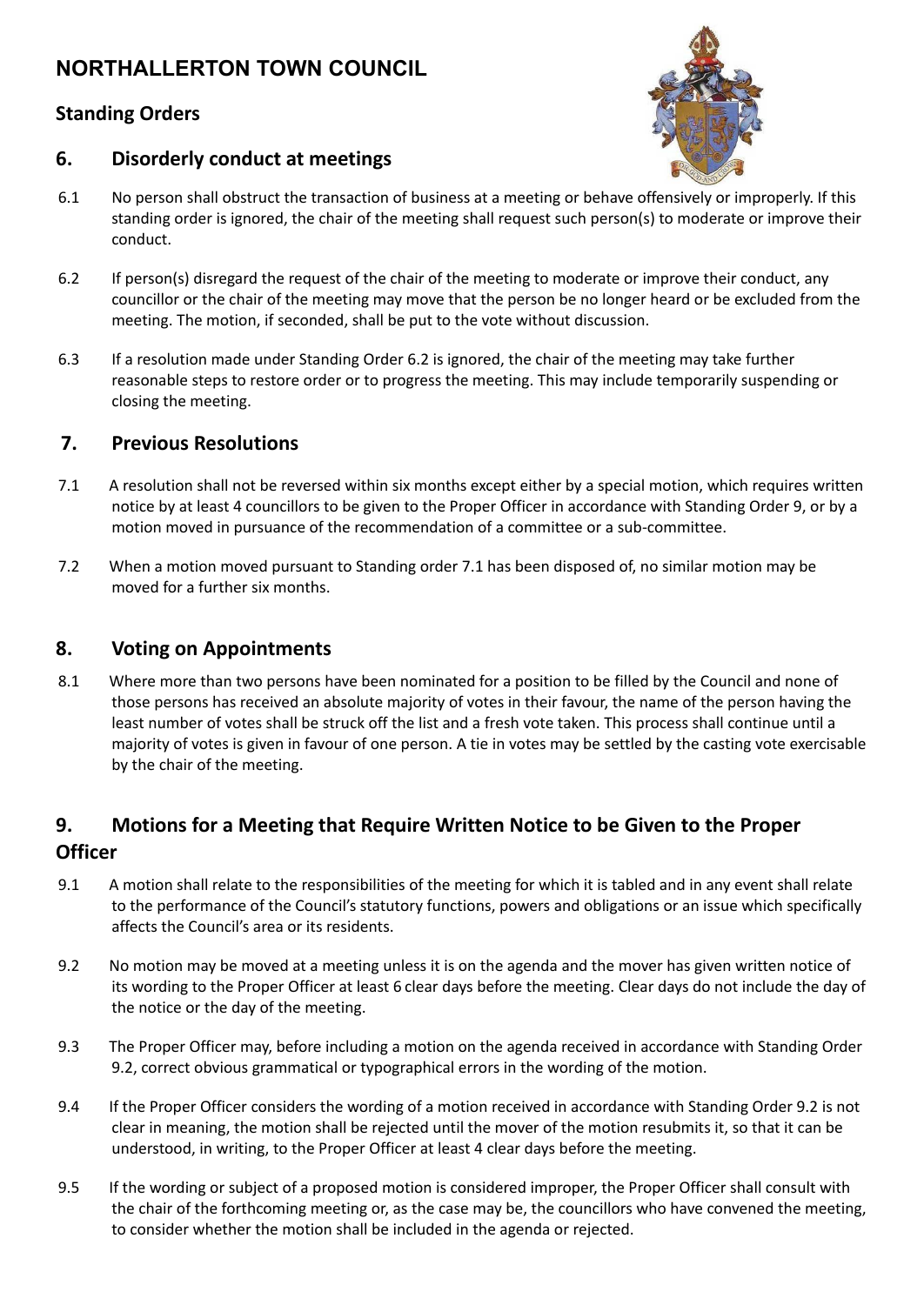### **Standing Orders**



- 9.6 The decision of the Proper Officer as to whether or not to include the motion on the agenda shall be final.
	- 9.7 Motions rejected shall be recorded with an explanation by the Proper Officer of the reason for rejection.

#### **10. Motions at a Meeting That Do Not Require Written Notice**

- 10.1 The following motions may be moved at a meeting without written notice to the Proper Officer:
	- 10.1.1 to correct an inaccuracy in the draft minutes of a meeting;
	- 10.1.2 to move to a vote;
	- 10.1.3 to defer consideration of a motion;
	- 10.1.4 to refer a motion to a particular committee or sub-committee;
	- 10.1.5 to appoint a person to preside at a meeting;
	- 10.1.6 to change the order of business on the agenda;
	- 10.1.7 to proceed to the next business on the agenda;
	- 10.1.8 to require a written report;
	- 10.1.9 to appoint a committee or sub-committee and their members;
	- 10.1.10 to extend the time limits for speaking;
	- 10.1.11 to exclude the press and public from a meeting in respect of confidential or other information which may be prejudicial;
	- 10.1.12 to not hear further from a councillor or a member of the public;
	- 10.1.13 to exclude a councillor or member of the public for disorderly conduct;
	- 10.1.14 to temporarily suspend the meeting;
	- 10.1.15 to suspend a particular standing order unless it reflects statutory or legal requirements;
	- 10.1.16 to invoke the use of the Formal Rules of Debate at Meetings (Annex 1);
	- 10.1.17 to adjourn the meeting; or
	- 10.1.18 to close the meeting.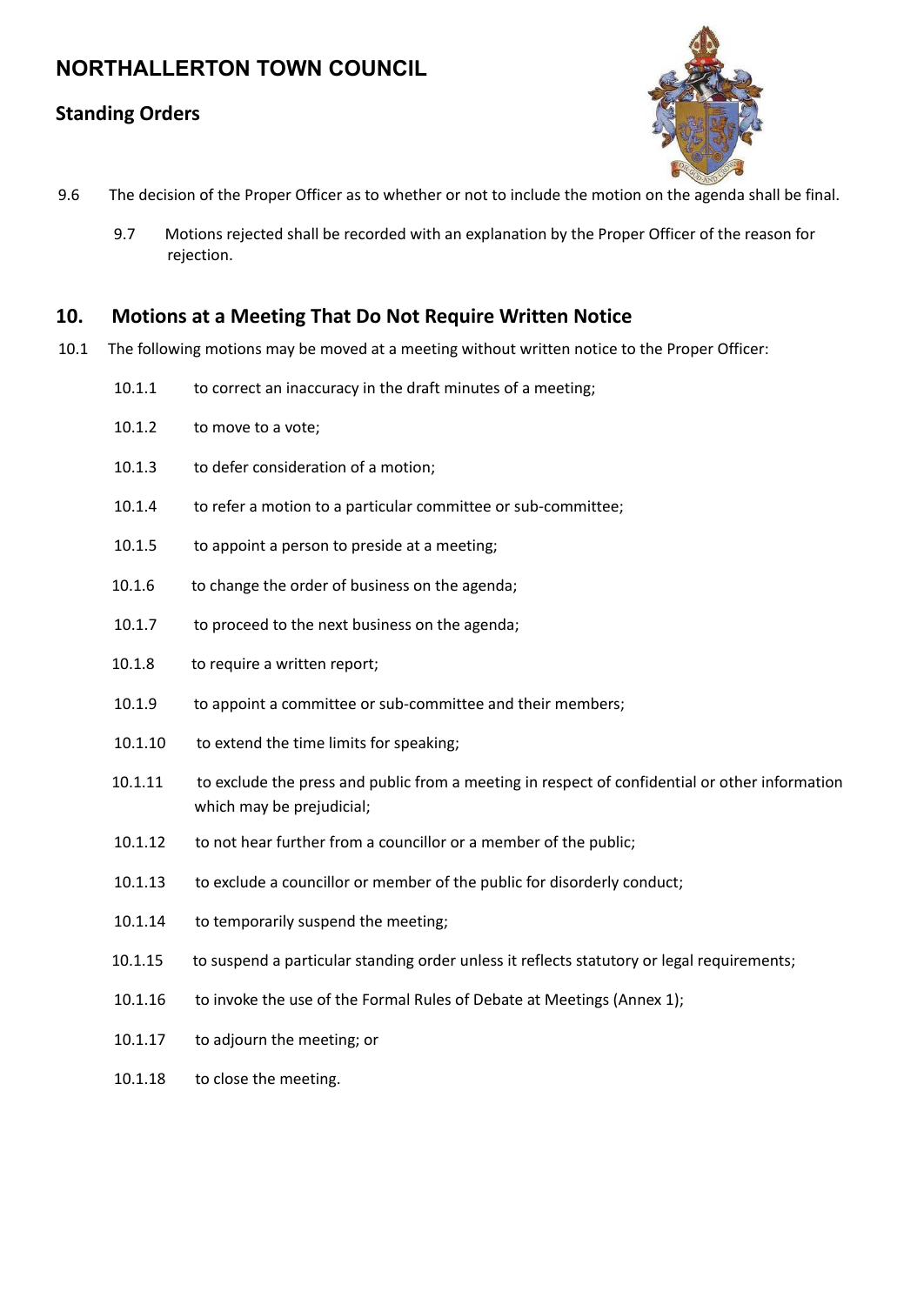## **Standing Orders**

#### **11. Code of Conduct and Dispensations**



See also Standing Order 1.18.

- 11.1 All councillors and non-councillors with voting rights shall observe the Code of Conduct adopted by the Council.
- 11.2 Unless he or she has been granted a dispensation, a councillor or non-councillor with voting rights shall withdraw from a meeting when it is considering a matter in which he or she has a disclosable pecuniary interest. He or she may return to the meeting after it has considered the matter in which he or she had the interest.
- 11.3 Unless he or she has been granted a dispensation, a councillor or non-councillor with voting rights shall withdraw from a meeting when it is considering a matter in which he or she has another interest if so required by the Council's code of conduct. He or she may return to the meeting after it has considered the matter in which he or she had the interest.
- 11.4 **Dispensation requests shall be in writing and submitted to the Proper Officer** as soon as possible before the meeting, or failing that, at the start of the meeting for which the dispensation is required.
- 11.5 A decision as to whether to grant a dispensation shall be made by a meeting of the Council or committee or sub-committee for which the dispensation is required and that decision is final.
- 11.6 A dispensation request shall confirm:
	- 11.6.1 the description and the nature of the disclosable pecuniary interest or other interest to which the request for the dispensation relates;
	- 11.6.2 whether the dispensation is required to participate at a meeting in a discussion only or a discussion and a vote;
	- 11.6.3 the date of the meeting or the period (not exceeding four years) for which the dispensation is sought; and
	- 11.6.4 an explanation as to why the dispensation is sought.
- 11.7 Subject to Standing Orders 13.4 and 13.6, a dispensation request shall be considered at the beginning of the meeting of the Council or committee or sub-committee for which the dispensation is required.
- 11.8 A dispensation may be granted in accordance with Standing Order 13.5 if having regard to all relevant **circumstances any of the following apply:**
- **11.9 without the dispensation the number of persons prohibited from participating in the particular business** would be so great a proportion of the meeting transacting the business as to impede the transaction of the **business;**
- **11.10 granting the dispensation is in the interests of persons living in the Council's area; or**
- **11.11 it is otherwise appropriate to grant a dispensation.**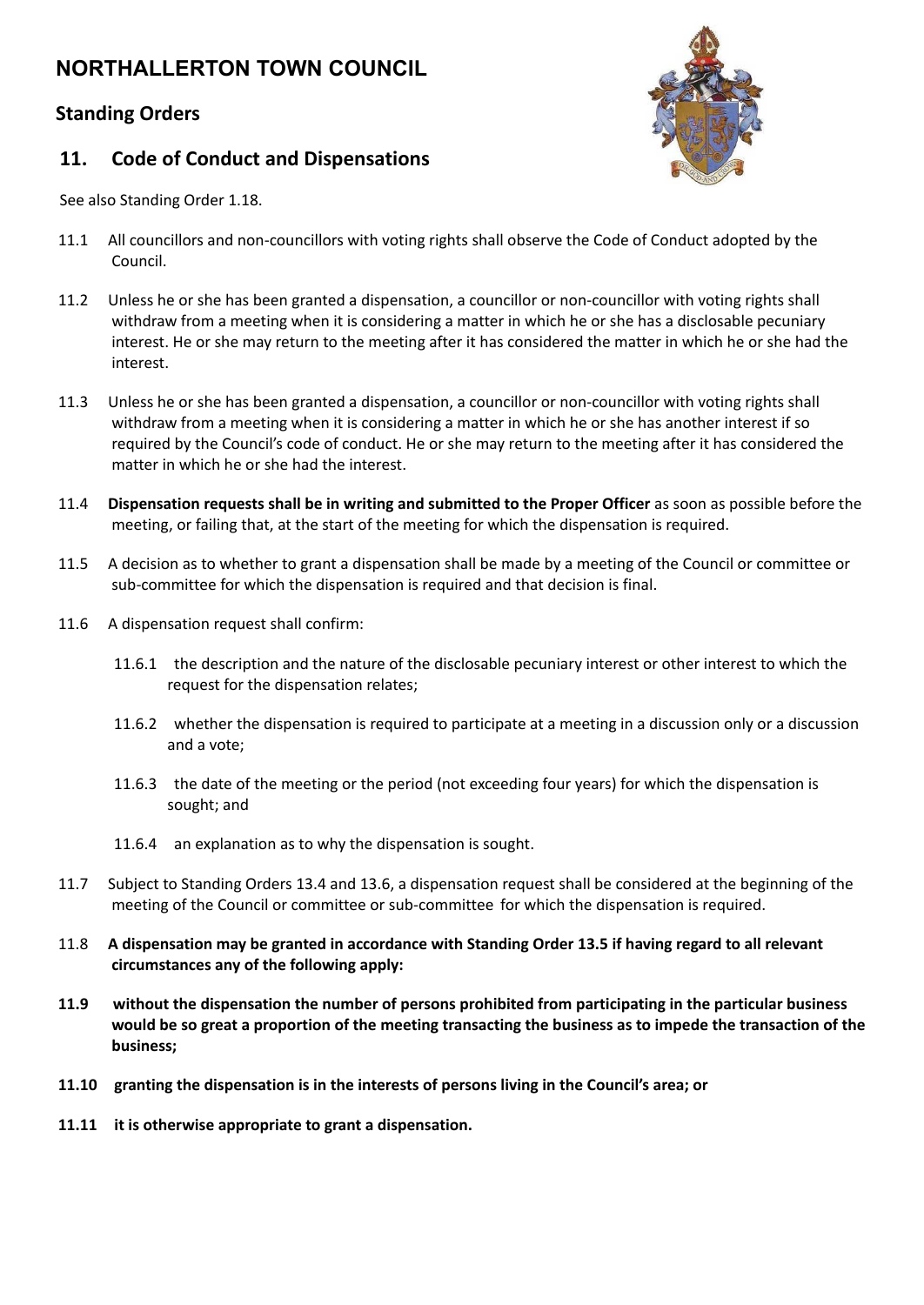## **Standing Orders**

#### **12. Draft minutes**



- 12.1 If the draft minutes of a preceding meeting have been served on councillors with the agenda to attend the meeting at which they are due to be approved for accuracy, they shall be taken as read.
- 12.2 There shall be no discussion about the draft minutes of a preceding meeting except in relation to their accuracy. A motion to correct an inaccuracy in the draft minutes shall be moved in accordance with Standing Order 10.1.1.
- 12.3 The accuracy of draft minutes, including any amendment(s) made to them, shall be confirmed by resolution and shall be signed by the chair of the meeting and stand as an accurate record of the meeting to which the minutes relate.
- 12.4 If the chair of the meeting does not consider the minutes to be an accurate record of the meeting to which they relate, he or she shall sign the minutes and include a paragraph in the following terms or to the same effect:
- "The chairman of this meeting does not believe that the minutes of the meeting of the ( ) held on [date] in respect of ( ) were a correct record but his view was not upheld by the meeting and the minutes are confirmed as an accurate record of the proceedings."
- 12.5 Following a resolution which confirms the accuracy of the minutes of a meeting, the draft minutes or recordings of the meeting for which approved minutes exist shall be destroyed.

## **13. Management of Information**

See also Standing Order 20.

- **13.1 The Council shall have in place and keep under review, technical and organisational measures to keep secure information (including personal data) which it holds in paper and electronic form. Such arrangements shall include deciding who has access to personal data and encryption of personal data.**
- 13.2 The Council shall have in place, and keep under review, policies for the retention and safe destruction of all **information (including personal data) which it holds in paper and electronic form. The Council's retention** policy shall confirm the period for which information (including personal data) shall be retained or if this is **not possible the criteria used to determine that period (e.g. the Limitation Act 1980).**
- 13.3 The agenda, papers that support the agenda and the minutes of a meeting shall not disclose or otherwise **undermine confidential information or personal data without legal justification.**
- **13.4 Councillors, staff, the Council's contractors and agents shall not disclose confidential information or personal data without legal justification.**

## **14. Code of Conduct Complaints**

14.1 Upon notification by the District or Unitary Council that it is dealing with a complaint that a councillor or non-councillor with voting rights has breached the Council's code of conduct, the Proper Officer shall, subject to Standing Order 13, report this to the Council.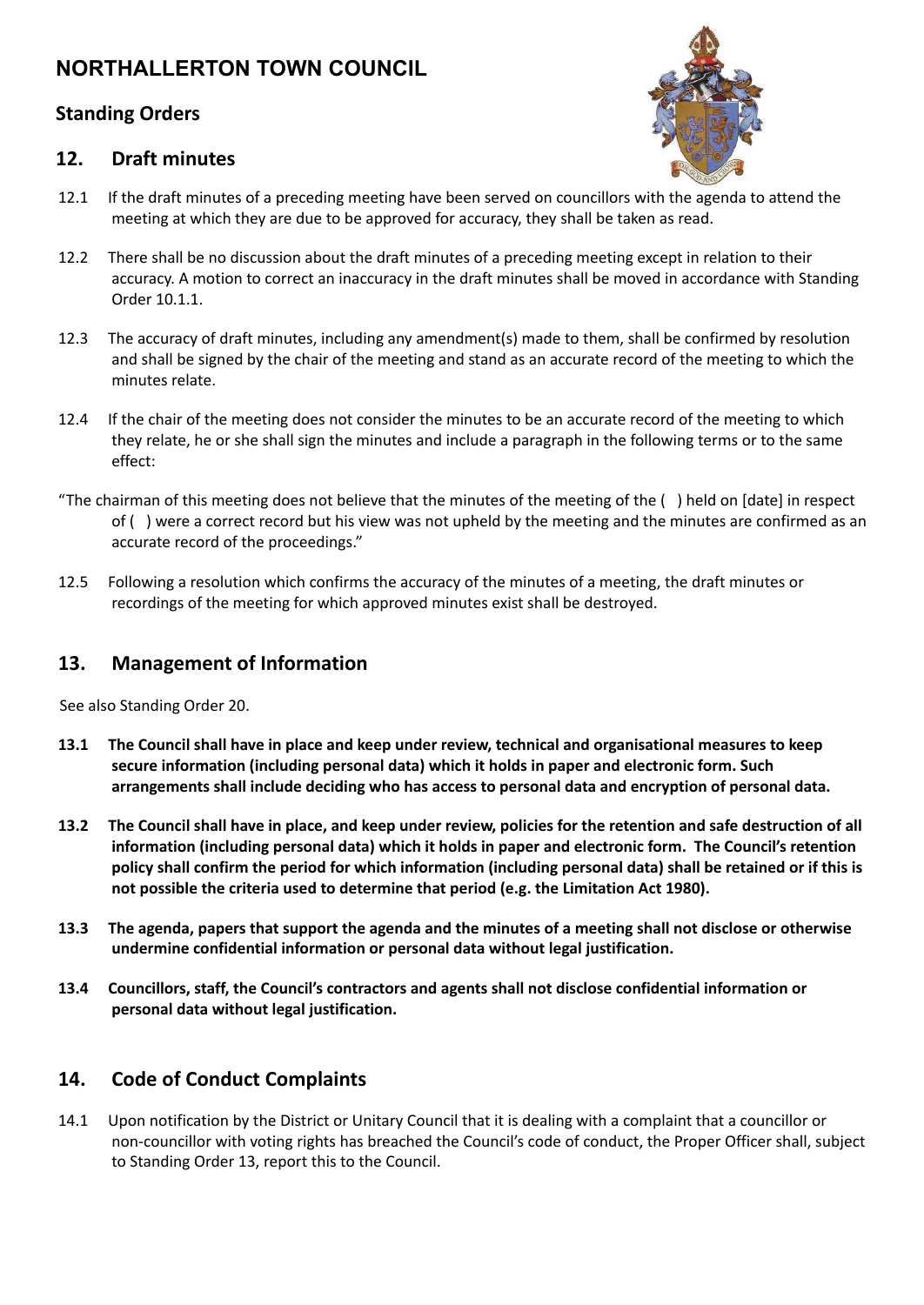### **Standing Orders**



Officer shall notify the Chair of Council of this fact, and the Chair shall nominate and member to assume the duties of the Proper Officer in relation to the complaint until it has been determined and the Council has agreed what action, if any, to take in accordance with Standing Order 14.4.

- 14.3 The Council may:
- 14.3.1. provide information or evidence where such disclosure is necessary to investigate the complaint or is a legal requirement;
- 14.3.2. seek information relevant to the complaint from the person or body with statutory responsibility for investigation of the matter;
- 14.4 Upon notification by the District or Unitary Council that a councillor or non-councillor with voting rights has breached the Council's code of conduct, the Council shall consider what, if any, action to take against him **or her. Such action excludes disqualification or suspension from office.**

#### **15. Proper Officer**

- 15.1 The Proper Officer shall be either (i) the Clerk or (ii) other staff member(s) nominated by the Council to undertake the work of the Proper Officer when the Proper Officer is absent.
- 15.2 The Proper Officer shall:

15.2.1. **at least three clear days before a meeting of the council, a committee** or a sub-committee**,**

**serve on councillors by e-mail authenticated in such manner as the Proper Officer thinks fit, a signed summons confirming the time, place and the agenda (provided the councillor has consented to service by** email), and provide, in a conspicuous place, public notice of the time, place and agenda (provided that the **public notice with agenda of an extraordinary meeting of the Council convened by councillors is signed by them).**

See Standing Order 1.2 for the meaning of clear days for a meeting of a full council and Standing Order 1.3 *for the meaning of clear days for a meeting of a committee;*

- 15.2.2. subject to Standing Order 9, include on the agenda all motions in the order received unless a councillor has given written notice at least 4 days before the meeting confirming his or her withdrawal of it;
- 15.2.3, convene a meeting of the Council for the election of a new Chair of the Council, occasioned by a **casual vacancy in the office;**
- **15.2.4. facilitate inspection of the minute book by local government electors;**
- **15.2.5. receive and retain copies of byelaws made by other local authorities;**
- 15.2.6. hold acceptance of office forms from councillors;
- 15.2.7. hold a copy of every councillor's register of interests;
- 15.2.8. assist with responding to requests made under freedom of information legislation and rights exercisable under data protection legislation, in accordance with the Council's relevant policies and procedures;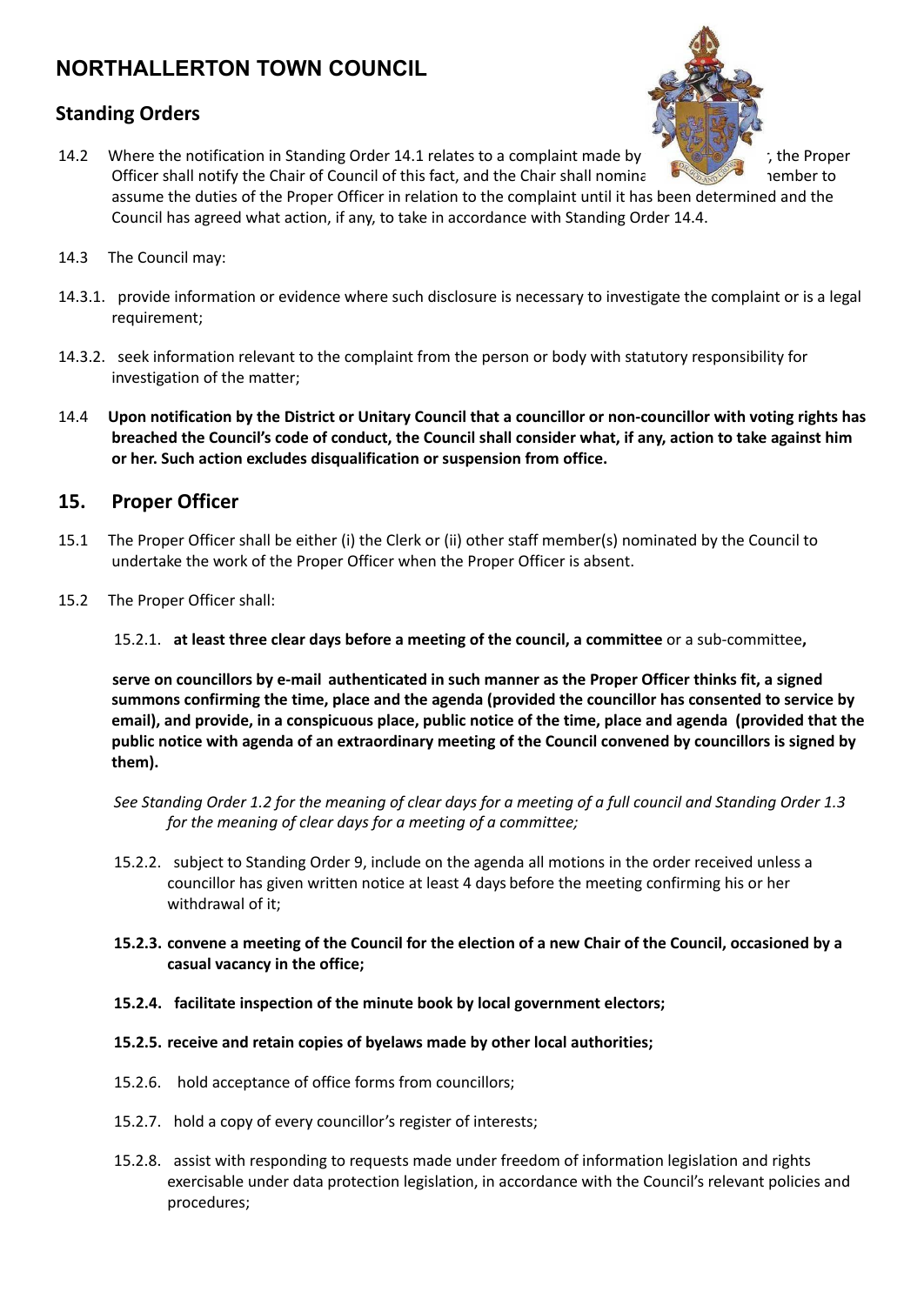### **Standing Orders**



- 15.2.9. receive and send general correspondence and notices on behalf of the Council except where there is a resolution to the contrary;
- 15.2.10. assist in the organisation of, storage of, access to, security of and destruction of information held by the Council in paper and electronic form subject to the requirements of data protection and freedom of information legislation and other legitimate requirements (e.g. the Limitation Act 1980);
- 15.2.11. arrange for legal deeds to be executed;
- 15.2.12. arrange or manage the prompt authorisation, approval, and instruction regarding any payments to be made by the Council in accordance with its financial regulations;
- 15.2.13. record every planning application notified to the Council and the Council's response to the local planning authority;
- 15.2.14. refer a planning application received by the Council to the Chair and Vice-Chair of the Council within two working days of receipt to facilitate an extraordinary meeting of the appropriate committee if the nature of a planning application requires consideration before the next ordinary meeting of the Council;
- 15.2.15. manage access to information about the Council via the publication scheme.

## **16. Responsible Financial Officer**

16.1 The Council shall appoint appropriate staff member(s)] to undertake the work of the Responsible Financial Officer when the Responsible Financial Officer is absent.

#### **17. Accounts and Accounting Statements**

- 17.1 "Proper practices" in standing orders refer to the most recent version of "Governance and Accountability for Local Councils – a Practitioners' Guide".
- 17.2 All payments by the Council shall be authorised, approved and paid in accordance with the law, proper practices and the Council's Financial Regulations.
- 17.3 The Responsible Financial Officer shall supply to each councillor as soon as practicable after 30 June, 30 September and 31 December in each year a statement to summarise:
	- 17.3.1. the Council's receipts and payments (or income and expenditure) for each quarter;
	- 17.3.2. the Council's aggregate receipts and payments (or income and expenditure) for the year to date;
	- 17.3.3. the balances held at the end of the quarter being reported and which includes a comparison with the budget for the financial year and highlights any actual or potential overspends.
- 17.4 As soon as possible after the financial year end at 31 March, the Responsible Financial Officer shall provide:
	- 17.4.1 each councillor with a statement summarising the Council's receipts and payments (or income and expenditure) for the last quarter and the year to date for information; and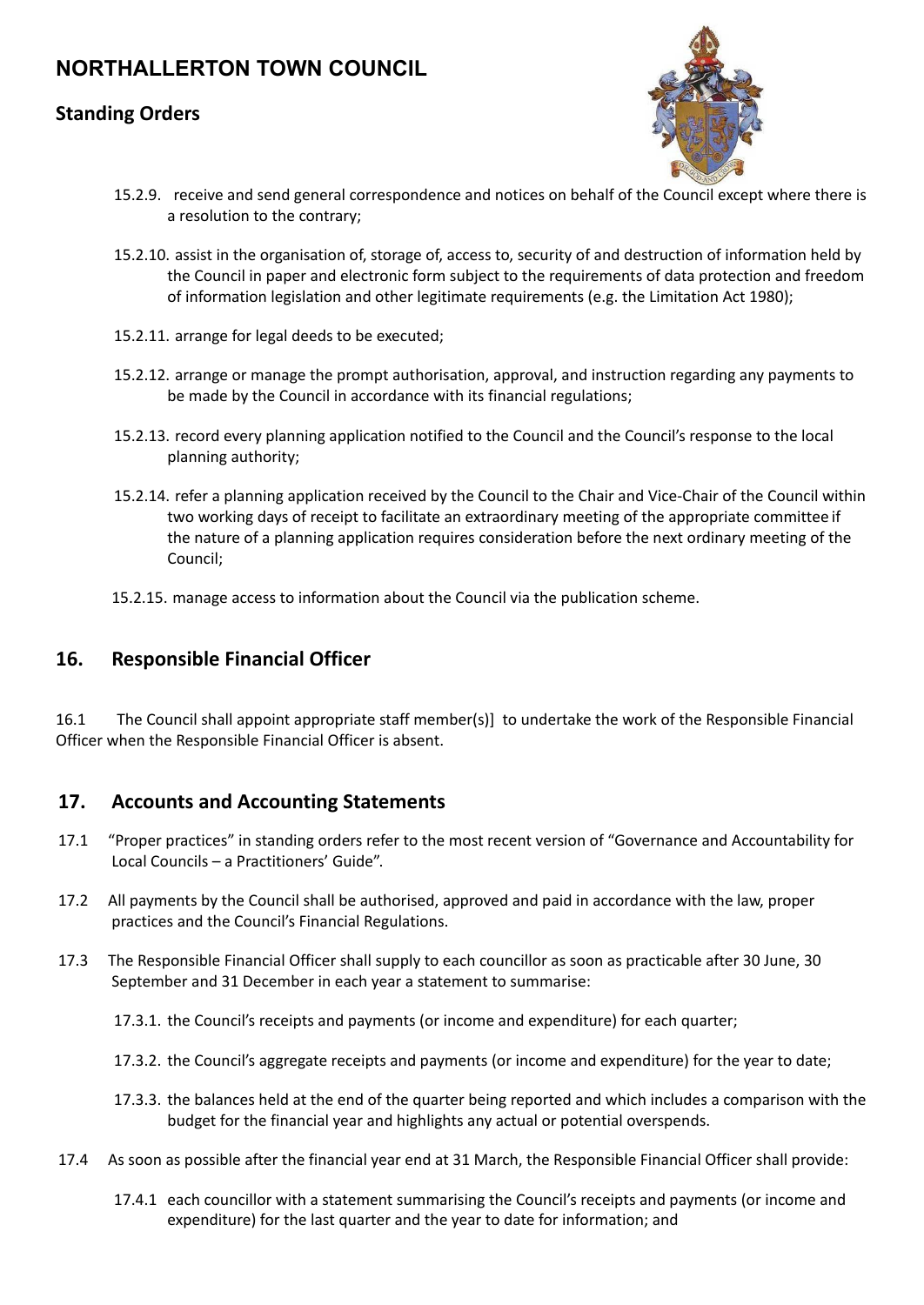## **Standing Orders**



- 17.4.2 to the Council the accounting statements for the year in the form of Section 2 of the annual governance and accountability return, as required by proper practices, for consideration and approval.
- 17.5 The year-end accounting statements shall be prepared in accordance with proper practices and apply the form of accounts determined by the Council (receipts and payments, or income and expenditure) for the year to 31 March. A completed draft annual governance and accountability return shall be presented to all councillors at least 14 days prior to anticipated approval by the Council. The annual governance and accountability return of the Council, which is subject to external audit, including the annual governance statement, shall be presented to the Council for consideration and formal approval before 30 June.

#### **18. Financial Controls and Procurement**

- 18.1 The Council shall consider and approve Financial Regulations drawn up by the Responsible Financial Officer, which shall include detailed arrangements in respect of the following:
	- 18.1.1. the keeping of accounting records and systems of internal controls;
	- 18.1.2. the assessment and management of financial risks faced by the Council;
	- 18.1.3. the work of the independent internal auditor in accordance with proper practices and the receipt of regular reports from the internal auditor, which shall be required at least annually;
	- 18.1.4. the inspection and copying by councillors and local electors of the Council's accounts and/or orders of payments; and
	- 18.1.5. whether contracts with an estimated value below **£25,000** due to special circumstances are exempt from a tendering process or procurement exercise.
- 18.2 Financial Regulations shall be reviewed regularly and at least annually for fitness of purpose.
- 18.3 A public contract regulated by the Public Contracts Regulations 2015 with an estimated value in excess of £25,000 but less than the relevant thresholds referred to in standing order 18(f) is subject to the "light **touch" arrangements under Regulations 109-114 of the Public Contracts Regulations 2015 unless it proposes to use an existing list of approved suppliers (framework agreement).**
- 18.4 Subject to additional requirements in the Financial Regulations of the Council, the tender process for contracts for the supply of goods, materials, services or the execution of works shall include, as a minimum, the following steps:
	- 18.4.1. a specification for the goods, materials, services or the execution of works shall be drawn up;
	- 18.4.2. an invitation to tender shall be drawn up to confirm (i) the Council's specification (ii) the time, date and address for the submission of tenders (iii) the date of the Council's written response to the tender and (iv) the prohibition on prospective contractors contacting councillors or staff to encourage or support their tender outside the prescribed process;
	- 18.4.3. the invitation to tender shall be advertised in a local newspaper and in any other manner that is appropriate;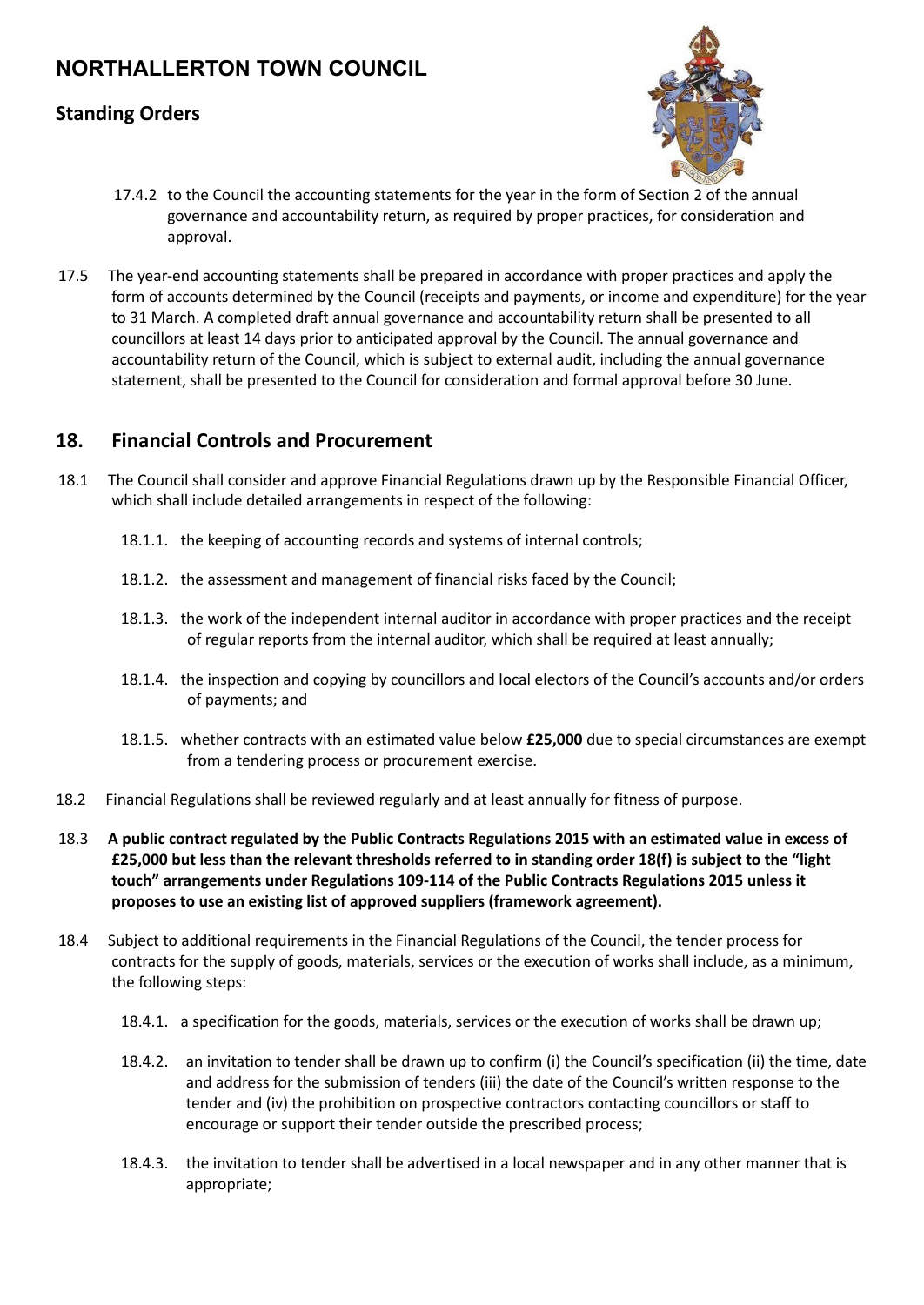## **Standing Orders**



- 18.4.4. tenders are to be submitted in writing in a sealed marked envelope addressed to the Proper Officer;
- 18.4.5. tenders shall be opened by the Proper Officer in the presence of at least one councillor after the deadline for submission of tenders has passed;
- 18.4.6. tenders are to be reported to and considered by the appropriate meeting of the Council or a committee or sub-committee with delegated responsibility.
- 18.5 Neither the Council, nor a committee or a sub-committee with delegated responsibility for considering tenders, is bound to accept the lowest value tender.
- 18.6 Where the value of a contract is likely to exceed the threshold specified by the Office of Government **Commerce from time to time, the Council must consider whether the Public Contracts Regulations 2015 or** the Utilities Contracts Regulations 2016 apply to the contract and, if either of those Regulations apply, the **Council must comply with procurement rules.**

#### **19. Handling Staff Matters**

- 19.1 A matter personal to a member of staff that is being considered by a meeting of the Council or Staffing Committee is subject to Standing Order 13.
- 19.2 The Clerk shall notify the chair of Staffing committee or, if he or she is not available, the vice-chair of the Staffing Committee of absence occasioned by illness or other reason and that person shall report such absence to the Staffing Committee at its next meeting.
- 19.3 The chair of the Staffing Committee or, in his or her absence, the vice-chair shall upon a resolution conduct a review of the performance and annual appraisal of the work of the Clerk. The reviews and appraisal shall be reported in writing and are subject to approval by resolution by the Staffing Committee.
- 19.4 The Clerk or other members of staff shall contact the chair of the Staffing Committee or, in his or her absence, the vice-chair in respect of an informal or formal grievance matter, and this matter shall be reported back and progressed by resolution of the Staffing Committee.
- 19.5 If an informal or formal grievance matter raised by the Clerk relates to the chair or vice-chair of the Staffing Committee, this shall be communicated to another member of the Staffing Committee, which shall be reported back and progressed by resolution of the Staffing Committee.
- 19.6 Any persons responsible for all or part of the management of staff shall treat as confidential the written records of all meetings relating to their performance, capabilities, grievance or disciplinary matters.
- 19.7 In accordance with Standing Order 13.1, persons with line management responsibilities shall have access to staff records referred to in Standing Order 19.6 .

#### **20. Responsibilities to Provide Information**

See also Standing Order 21.

**20.1 In accordance with freedom of information legislation, the Council shall publish information in accordance with its publication scheme and respond to requests for information held by the Council.**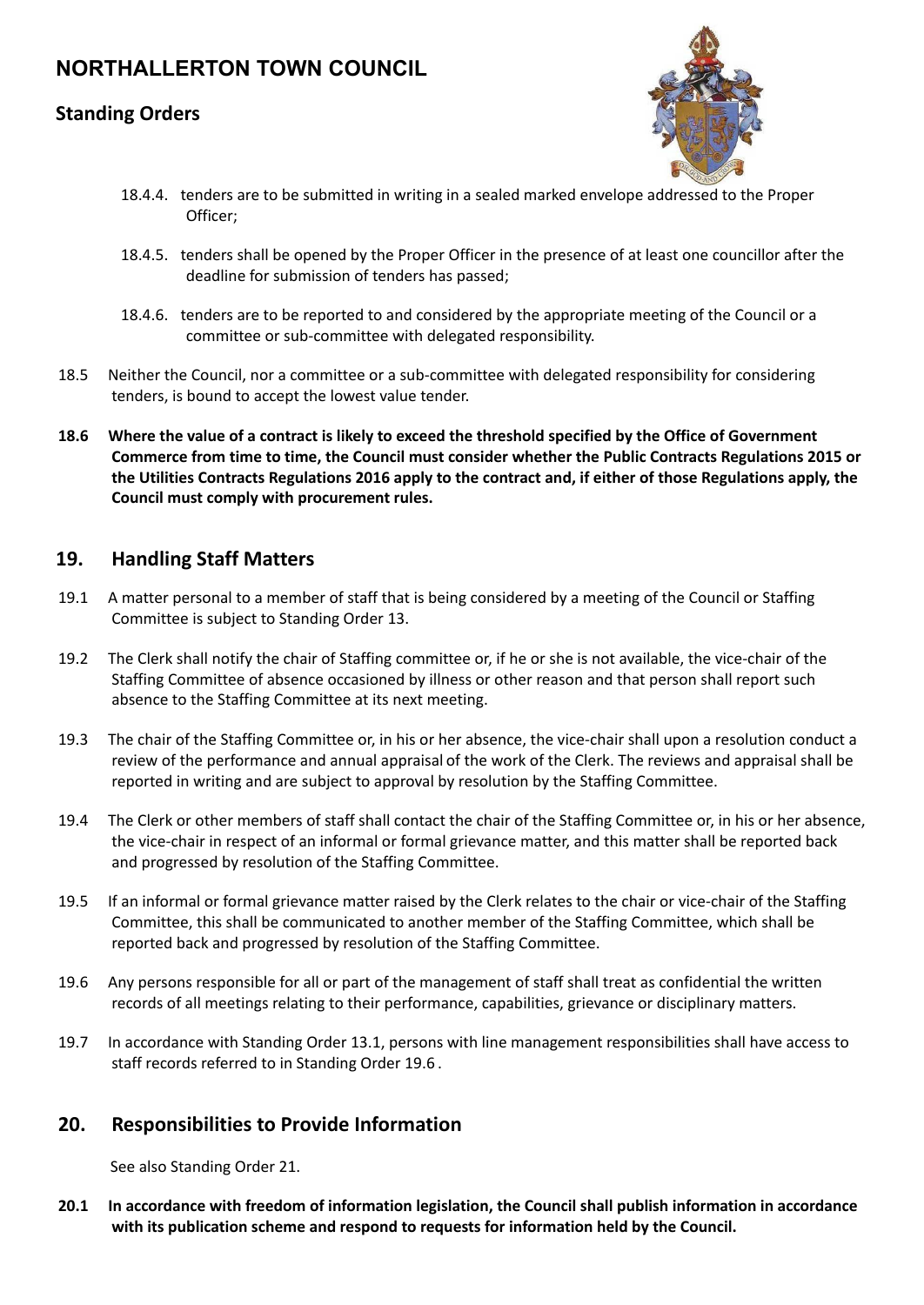## **Standing Orders**



**20.2 The Council shall publish information in accordance with the requirements of the Local Government (Transparency Requirements) (England) Regulations 2015**.

#### **21. Responsibilities Under Data Protection Legislation**

The list below is not exhaustive . See also Standing Order 13.

- 21.1 The Council may appoint a Data Protection Officer.
- 21.2 **The Council shall have policies and procedures in place to respond to an individual exercising statutory rights concerning his or her personal data.**
- 21.3 The Council shall have a written policy in place for responding to and managing a personal data breach.
- 21.4 The Council shall keep a record of all personal data breaches comprising the facts relating to the personal **data breach, its effects and the remedial action taken.**
- 21.5 **The Council shall ensure that information communicated in its privacy notice(s) is in an easily accessible and available form and kept up to date.**
- 21.6 **The Council shall maintain a written record of its processing activities.**

#### **22. Relations with the Press/Media**

22.1 Requests from the press or other media for an oral or written comment or statement from the Council, its councillors or staff shall be handled in accordance with the Council's policy in respect of dealing with the press and/or other media.

#### **23. Execution and Sealing of Legal Deeds**

See also standing orders 15.2.11.

- 23.1 A legal deed shall not be executed on behalf of the Council unless authorised by a resolution.
- 23.2 Subject to standing order 23.1), any two councillors may sign, on behalf of the Council, any deed required **by law and the Proper Officer shall witness their signatures.**

#### **24. Communicating with District, County or Unitary Councillor**

- 24.1 An invitation to attend a meeting of the Council shall be sent, together with the agenda, to the ward councillor(s) of the District, County and Unitary Council representing the area of the Council.
- 24.2 Unless the Council determines otherwise, a copy of each letter sent to the District, County or Unitary Council shall be sent to the ward councillor(s) representing the area of the Council.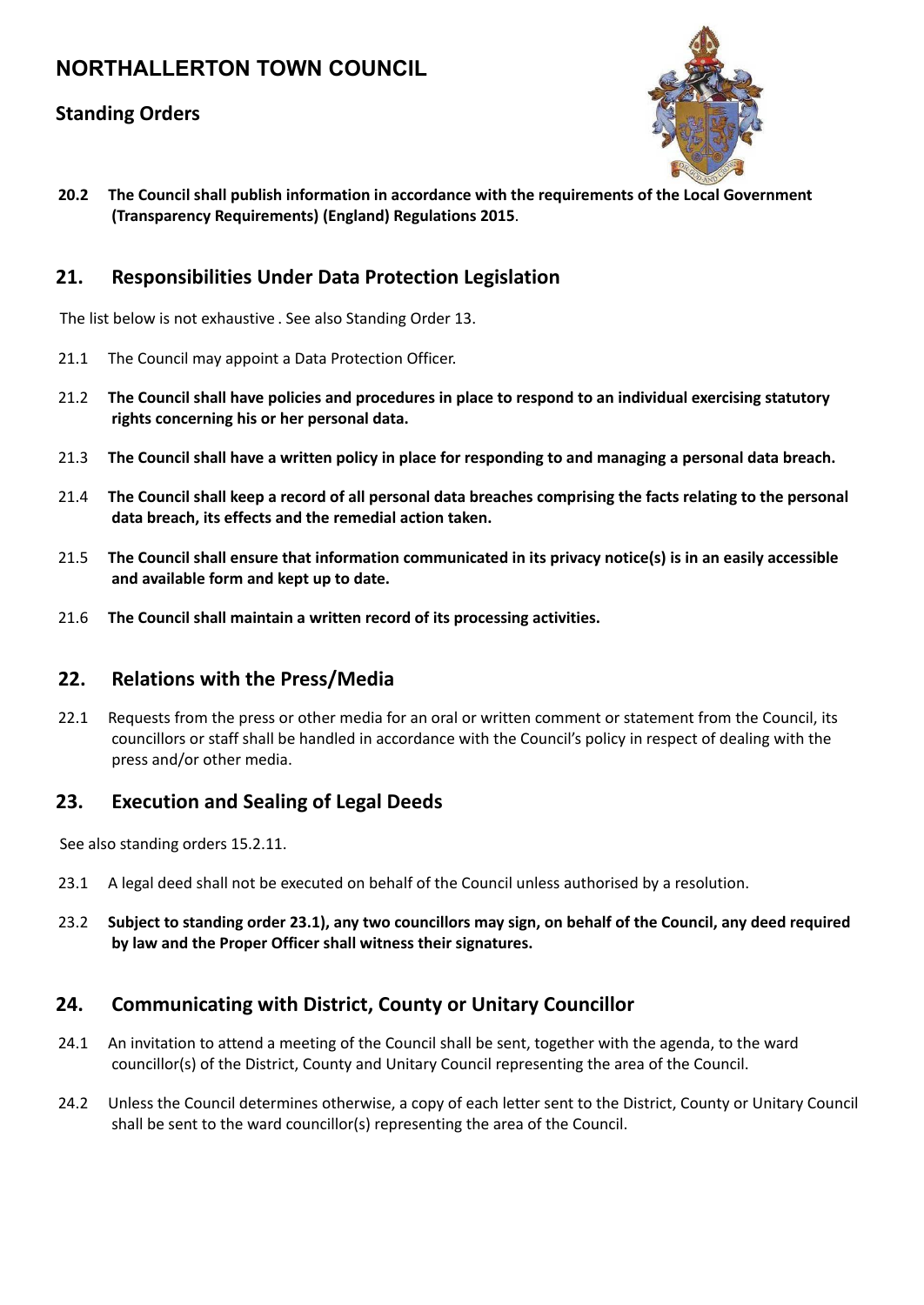## **Standing Orders**

#### **25. Restrictions on Councillor Activities**

- 25.1 Unless duly authorised no councillor shall:
	- 25.1.1 inspect any land and/or premises which the Council has a right or duty to inspect.
	- 25.1.2 issue orders, instructions or directions.
- 25.2 Councillors shall make appointments if they wish to meet with Council staff.
- 25.3 Councillors shall not have security access to the Town Hall; neither door keys nor security fobs.

## **26. Standing orders generally**

- 26.1. All or part of a standing order, except one that incorporates mandatory statutory or legal requirements, may be suspended by resolution in relation to the consideration of an item on the agenda for a meeting.
- 26.2. A motion to add to or vary or revoke one or more of the Council's standing orders, (except one that incorporates mandatory statutory or legal requirements) shall be proposed by a special motion, which requires written notice by at least 4 councillors to be given to the Proper Officer in accordance with Standing Order 9.
- 26.3. The Proper Officer shall provide a copy of the Council's standing orders to a councillor as soon as possible after they have delivered their acceptance of office form.
- 26.4. The decision of the chair of a meeting as to the application of standing orders at the meeting shall be final.

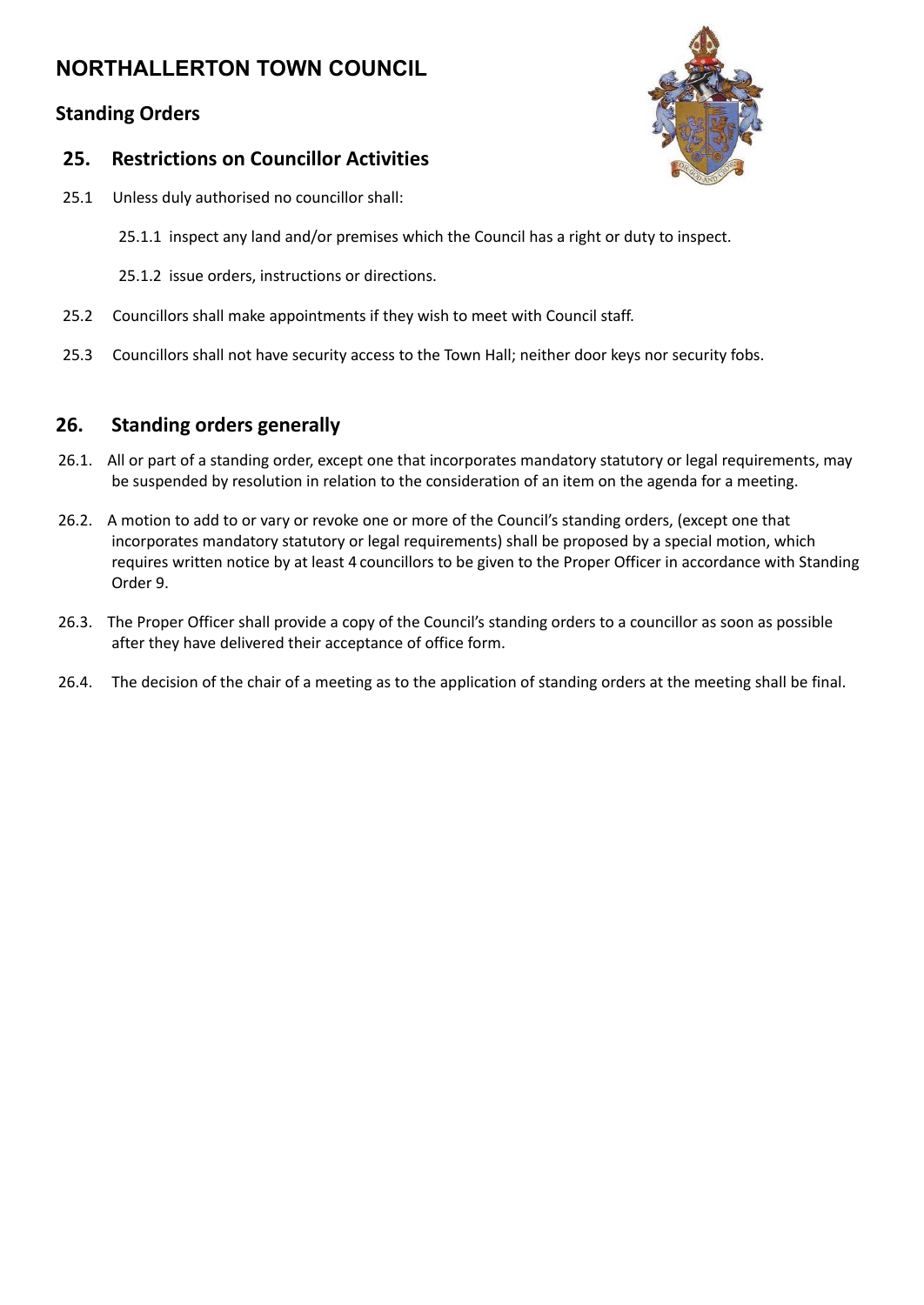## **Standing Orders**

#### **Annex 1: Formal Rules of Debate at Meetings**

- A1.1 Motions on the agenda shall be considered in the order that they appear unless the order is changed at the discretion of the chair of the meeting.
- A1.2 A motion (including an amendment) shall not be progressed unless it has been moved and seconded.
- A1.3 A motion on the agenda that is not moved by its proposer may be treated by the chairman of the meeting as withdrawn.
- A1.4 If a motion (including an amendment) has been seconded, it may be withdrawn by the proposer only with the consent of the seconder and the meeting.
- A1.5 An amendment is a proposal to remove or add words to a motion. It shall not negate the motion.
- A1.6 If an amendment to the original motion is carried, the original motion (as amended) becomes the substantive motion upon which further amendment(s) may be moved.
- A1.7 An amendment shall not be considered unless early verbal notice of it is given at the meeting and, if requested by the Chair of the meeting, is expressed in writing to the chairman.
- A1.8 A councillor may move an amendment to his own motion if agreed by the meeting. If a motion has already been seconded, the amendment shall be with the consent of the seconder and the meeting.
- A1.9 If there is more than one amendment to an original or substantive motion, the amendments shall be moved in the order directed by the Chair of the meeting.
- A.10 Subject to standing order 1(k), only one amendment shall be moved and debated at a time, the order of which shall be directed by the Chair of the meeting.
- A1.11 One or more amendments may be discussed together if the Chair of the meeting considers this expedient but each amendment shall be voted upon separately.
- A1.12 A councillor may not move more than one amendment to an original or substantive motion.
- A1.13 The mover of an amendment has no right of reply at the end of debate on it.
- A1.14 Where a series of amendments to an original motion are carried, the mover of the original motion shall have a right of reply either at the end of debate on the first amendment or at the very end of debate on the final substantive motion immediately before it is put to the vote.
- A1.15 Unless permitted by the Xhair of the meeting, a councillor may speak once in the debate on a motion except:
	- A1.15.1 to speak on an amendment moved by another councillor;
	- A1.15.2 to move or speak on another amendment if the motion has been amended since he last spoke;
	- A1.15.3 to make a point of order;
	- A1.15.4 to give a personal explanation; or
	- A1.15.5 to exercise a right of reply.